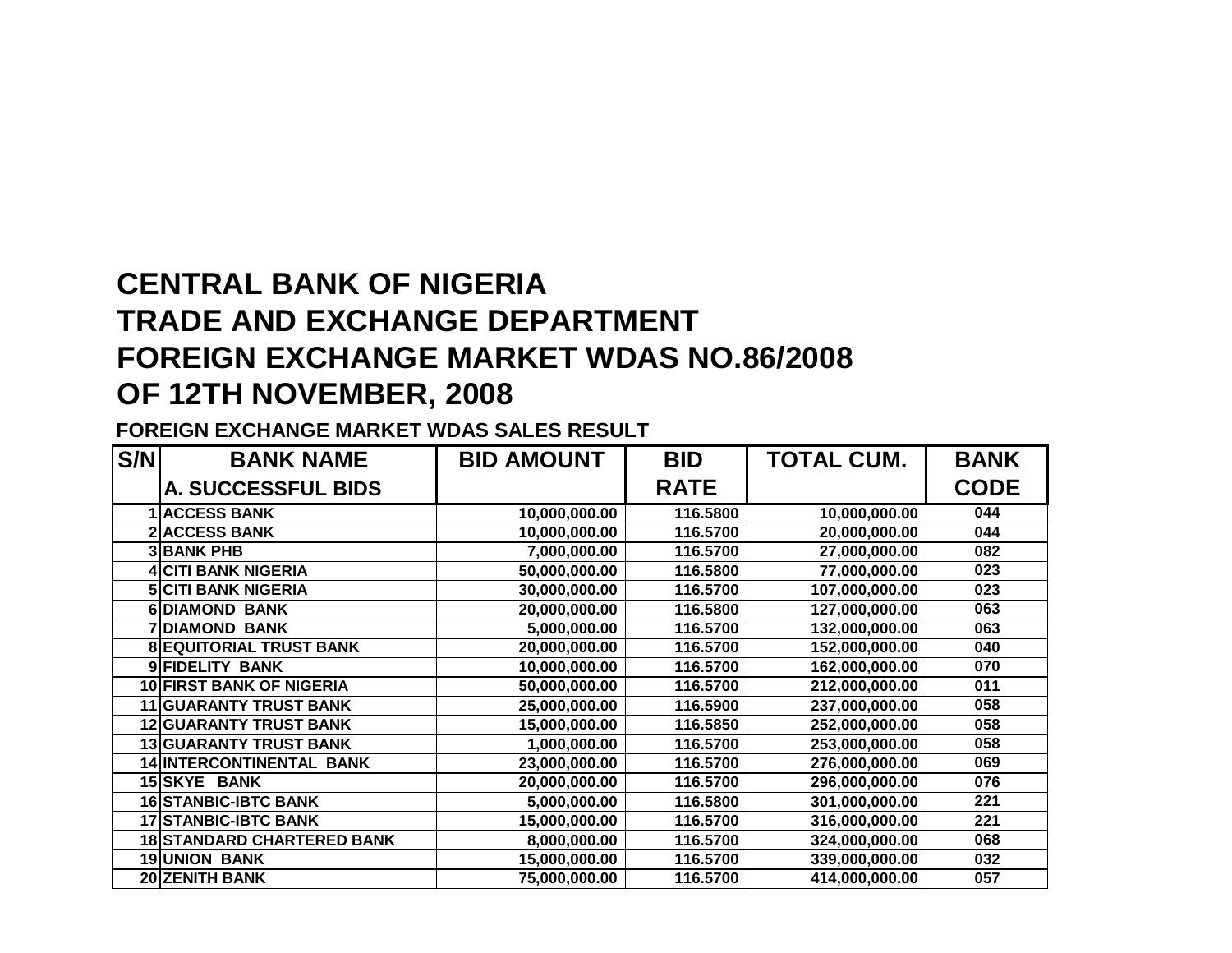|                                    | 414,000,000.00 |          |                |     |
|------------------------------------|----------------|----------|----------------|-----|
| <b>B. UNSUCCESSFUL BIDS</b>        |                |          |                |     |
| <b>21 ACCESS BANK</b>              | 5,000,000.00   | 116.5600 | 419,000,000.00 | 044 |
| <b>22 CITI BANK NIGERIA</b>        | 20,000,000.00  | 116.5600 | 439,000,000.00 | 023 |
| 23 FIRST BANK OF NIGERIA           | 5,000,000.00   | 116.5600 | 444,000,000.00 | 011 |
| 24 FIRST CITY MONUMENT BANK        | 5,000,000.00   | 116.5600 | 449,000,000.00 | 214 |
| <b>25 STANBIC-IBTC BANK</b>        | 10,000,000.00  | 116.5600 | 459,000,000.00 | 221 |
| <b>26 STANDARD CHARTERED BANK</b>  | 10,000,000.00  | 116.5600 | 469,000,000.00 | 068 |
| 27 EQUITORIAL TRUST BANK           | 2,000,000.00   | 116.5500 | 471,000,000.00 | 040 |
| <b>28 FIRST BANK OF NIGERIA</b>    | 5,000,000.00   | 116.5500 | 476,000,000.00 | 011 |
| <b>29 FIDELITY BANK</b>            | 2,000,000.00   | 116.5500 | 478,000,000.00 | 070 |
| <b>30 FIRST CITY MONUMENT BANK</b> | 3,000,000.00   | 116.5500 | 481,000,000.00 | 214 |
| <b>31 STANDARD CHARTERED BANK</b>  | 5,000,000.00   | 116.5400 | 486,000,000.00 | 068 |
|                                    | 72,000,000.00  |          |                |     |
| TOTAL $(A + B)$                    | 486,000,000.00 |          |                |     |

## **BANKS' BDC CASH REQUEST**

| <b>S/N BANK NAME</b>              | <b>BID AMOUNT</b> | <b>BID</b>  | <b>ITOTAL CUM.</b> | <b>BANK</b> |
|-----------------------------------|-------------------|-------------|--------------------|-------------|
| <b>A. SUCCESSFUL BIDS</b>         |                   | <b>RATE</b> |                    | <b>CODE</b> |
| <b>1 UNITED BANK FOR AFRICA</b>   | 2,000,000.00      | 116.5800    | 2,000,000.00       | 033         |
| <b>2 EQUITORIAL TRUST BANK</b>    | 2,000,000.00      | 116.5700    | 4,000,000.00       | 040         |
| 3 FIDELITY<br><b>BANK</b>         | 2,000,000.00      | 116.5700    | 6,000,000.00       | 070         |
| 4 FINBANK                         | 2,000,000.00      | 116.5700    | 8,000,000.00       | 085         |
|                                   | 8,000,000.00      |             |                    |             |
| <b>B. UNSUCCESSFUL BIDS</b>       |                   |             |                    |             |
| <b>5 FIRST CITY MONUMENT BANK</b> | 2,000,000.00      | 116.5400    | 10,000,000.00      | 214         |
|                                   | 2,000,000.00      |             |                    |             |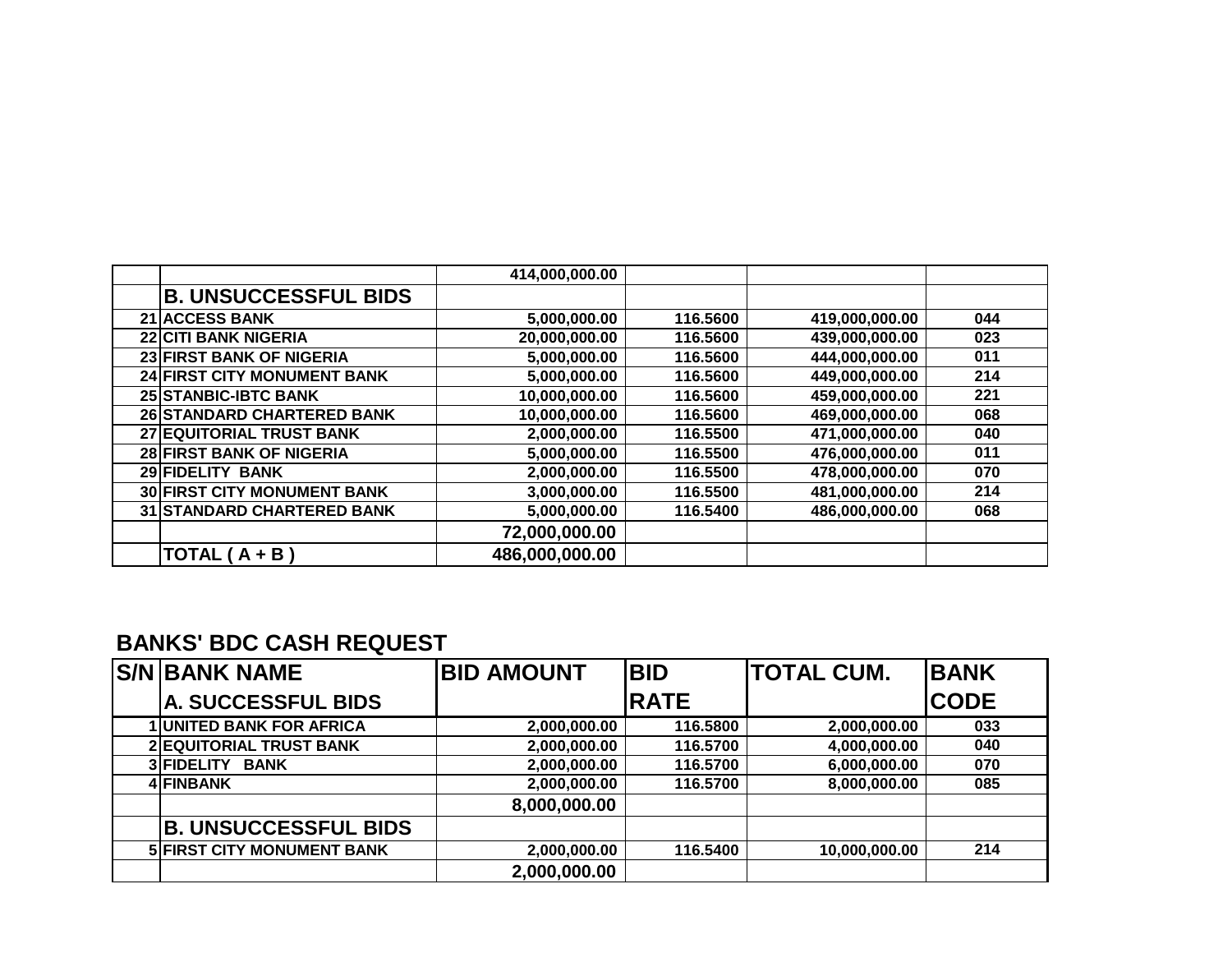| . . | ---<br>-<br>. .<br>∼ | .000.00<br>. nnn<br>$\overline{ }$ |  |  |
|-----|----------------------|------------------------------------|--|--|

## **SUMMARY FOR WDAS NO.86/2008 OF 12TH NOVEMBER, 2008**

| US\$250,000,000.00 |
|--------------------|
| US\$414,000,000.00 |
| US\$8,000,000.00   |
| US\$422,000,000.00 |
| 17                 |
|                    |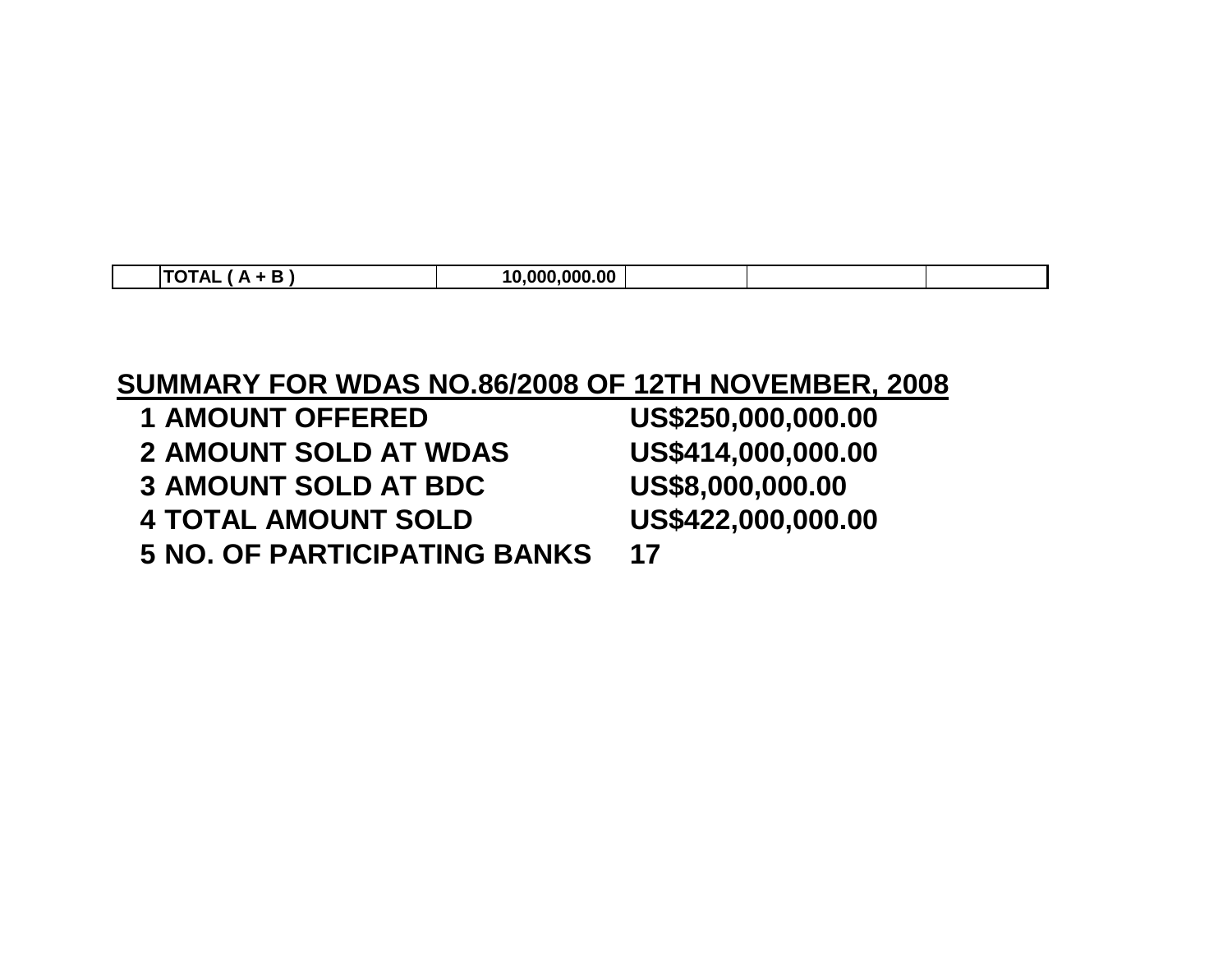| <b>WEIGHTED</b> |  |  |  |
|-----------------|--|--|--|
| <b>AVERAGE</b>  |  |  |  |
| 2.3988          |  |  |  |
| 2.3986          |  |  |  |
| 1.6790          |  |  |  |
| 11.9938         |  |  |  |
| 7.1957          |  |  |  |
| 4.7975          |  |  |  |
| 1.1993          |  |  |  |
| 4.7971          |  |  |  |
| 2.3986          |  |  |  |
| 11.9928         |  |  |  |
| 5.9974          |  |  |  |
| 3.5983          |  |  |  |
| 0.2399          |  |  |  |
| 5.5167          |  |  |  |
| 4.7971          |  |  |  |
| 1.1994          |  |  |  |
| 3.5978          |  |  |  |
| 1.9188          |  |  |  |
| 3.5978          |  |  |  |
| 17.9892         |  |  |  |